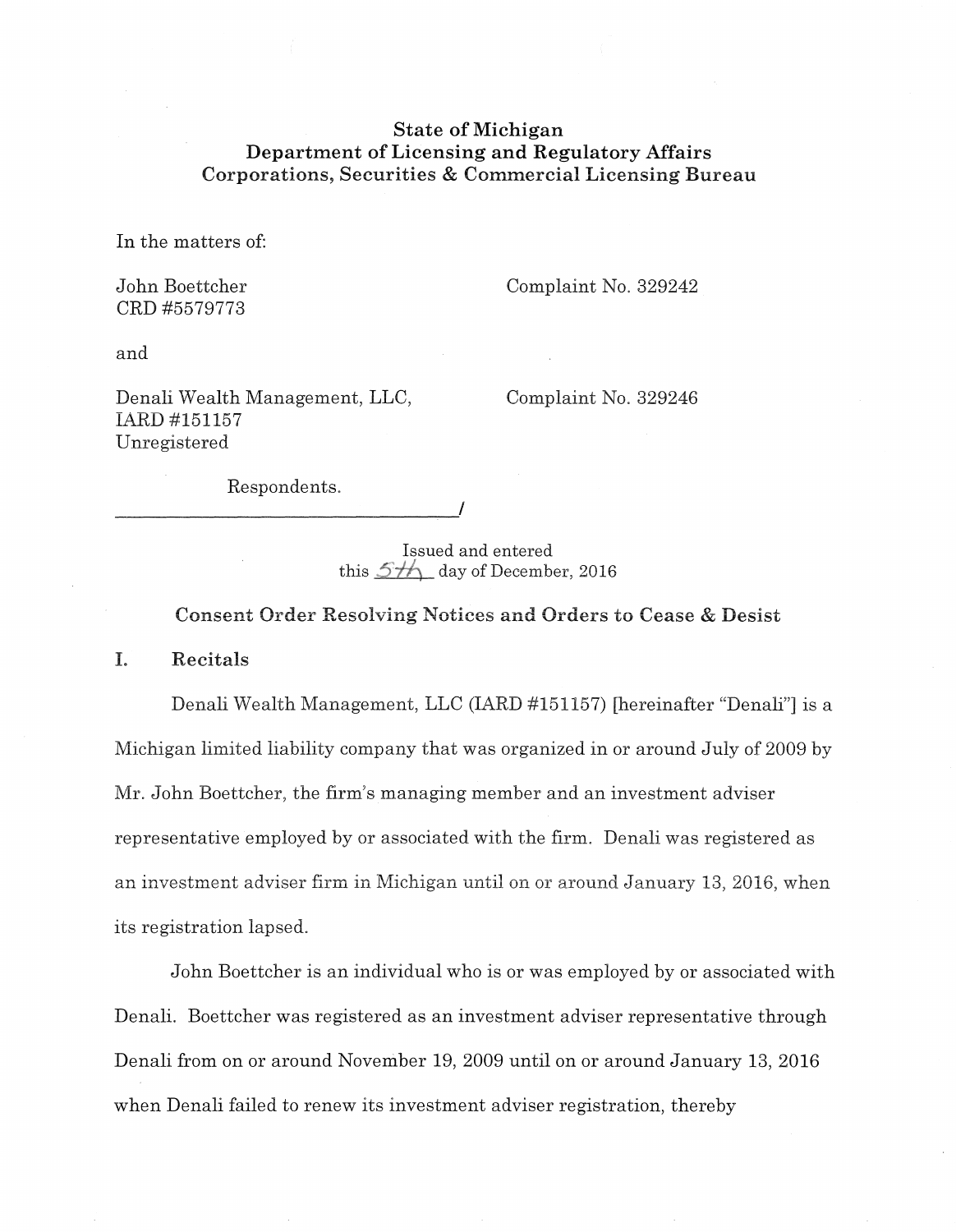Consent Order Denali Wealth Management, LLC and John Boettcher Complaint Nos. 329242 & 329246 Page 2 of 5

terminating the associated registration of Boettcher, its investment adviser representative.

Investigation revealed that Boettcher held himself out to the public as representing Denali, an unregistered investment adviser, in advising investors on the advisability of purchasing, selling, or holding securities after January 13, 2016. On or about June 24, 2016, the Director of the Corporations, Securities & Commercial Licensing Bureau ("Bureau") of the Michigan Department of Licensing and Regulatory Mfairs, as the Administrator of the Michigan Uniform Securities Act (2002), 2008 PA 551, MCL 451.2101, *et seq.* ("Act"), issued Notices and Orders to Cease and Desist (the "Orders") against Boettcher and Denali ("Respondents"), ordering Respondents to refrain from acting as an unregistered investment adviser and unregistered investment adviser representative, respectively.

Among other things, the Orders notified Respondents that the Administrator intended to impose a civil fine of \$10,000 against each respectively. The Orders were immediately effective, and notified Respondents of their opportunity for a hearing.

Upon receipt of the Order, Respondents requested a stay of the administrative proceedings and an opportunity to meet and confer. Boettcher, on behalf of himself and Denali, subsequently met with Bureau staff on September 8, 2016. Boettcher averred that the lapse in registration was unintentional, having attempted to send in payment for renewal. Boettcher also averred that the business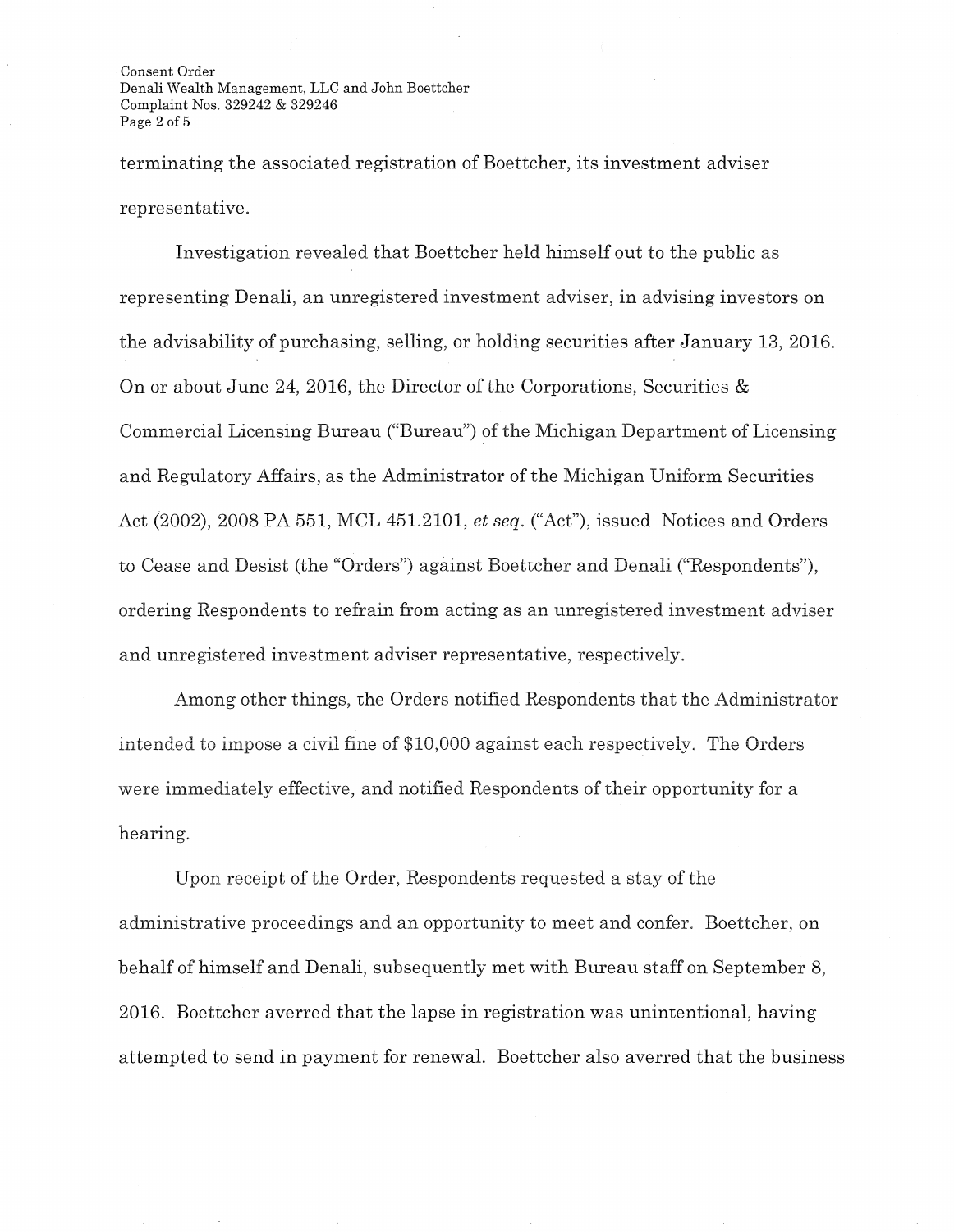Consent Order Denali Wealth Management, LLC and John Boettcher Complaint Nos. 329242 & 329246 Page 3 of 5

was no longer in operation, and that after the Orders were issued he had advised clients to that effect.

Respondents have subsequently cooperated with the Bureau in confrrming the facts as alleged in the September 8, 2016 meet and confer, having responded to inquiries, provided documentary evidence of the letter sent to clients advising them that the firm was no longer in operation and of Respondents' attempts to remove www.krawebdesign.com/portfolio/dwi/bio.html from the web, and apparently complied with the terms of the Order.

Consequently, the Bureau and Respondents have agreed to resolve the matter upon the terms outlined below.

### **II. Agreement**

1. Respondents understand and intend that by signing this Consent Order, they are waiving the right, pursuant to the Act, the rules promulgated under the Act, and the Uniform Securities Act (Predecessor Act), 1964 PA 264, MCL 451.501 et seq., and the Administrative Procedures Act, 1969 PA 306, MCL 24.201 et seq., to a hearing before an administrative law judge, at which the Bureau would be required to defend any disciplinary action taken by presentation of evidence and legal authority at which Respondents would be entitled to appear with or without an attorney to cross-examine all witnesses presented by the Bureau and to present such testimony or other evidence or legal authority deemed appropriate.

2. Respondents shall pay to the Bureau an aggregate joint and several civil fine in the amount of Five Hundred Dollars (\$500.00) within 60 days after the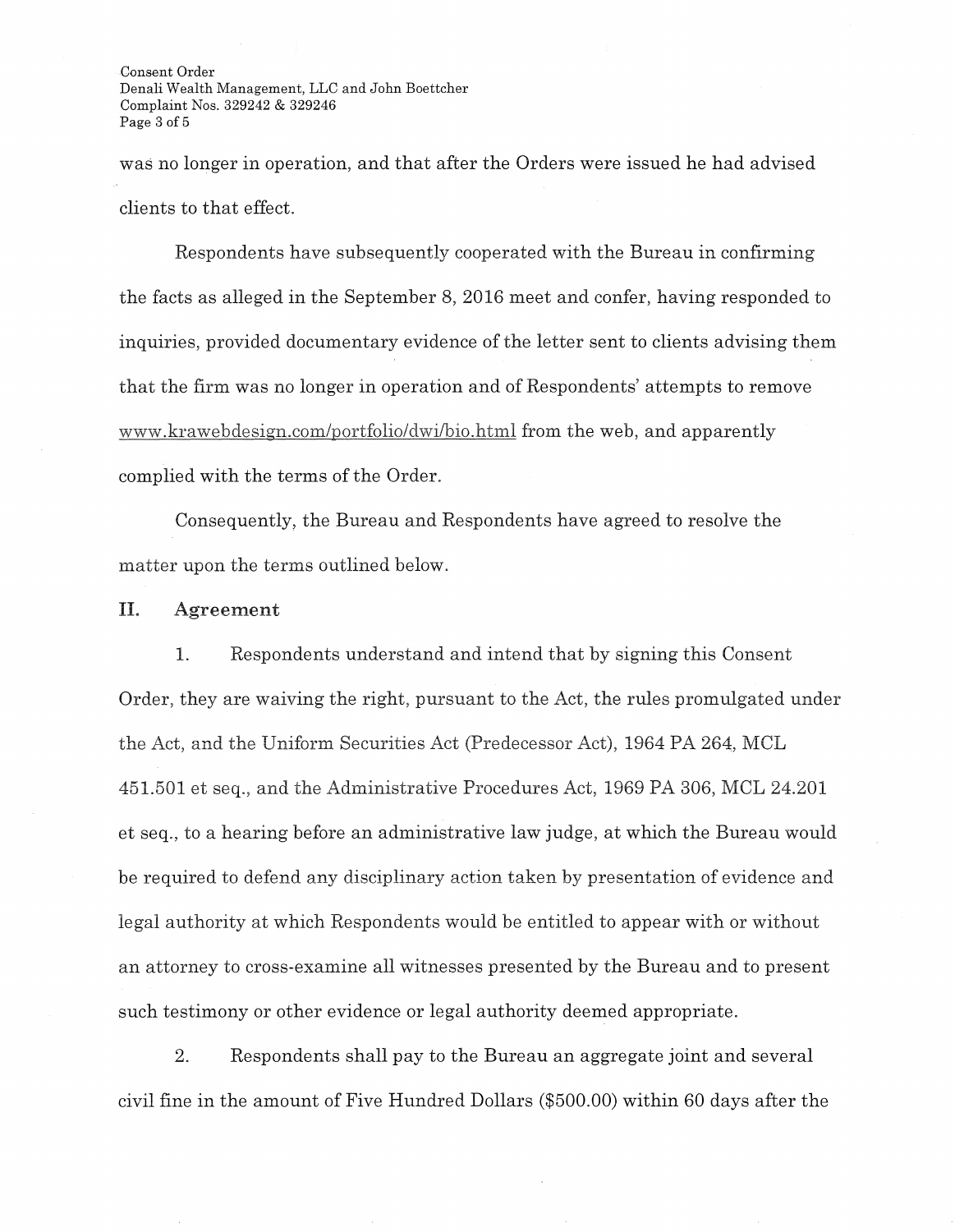# Recorded

€

NOV 282016

COMMERGIAL LICENSING

| Consent Order                                    |
|--------------------------------------------------|
| Denali Wealth Management, LLC and John Boettcher |
| Complaint Nos. 329242 & 329246                   |
| Page 4 of 5                                      |

 $\left(\right)$ 

|                                                                       |         | mailing date of this Administrative Consent Order. The civil fine payment shall be |                                               |
|-----------------------------------------------------------------------|---------|------------------------------------------------------------------------------------|-----------------------------------------------|
|                                                                       |         | made via cashier's check or money-order payable to the "State of Michigan" and-    |                                               |
|                                                                       |         | must clearly indicate on the check or money order the notation "Boettcher/Denali   |                                               |
|                                                                       |         | Wealth Management, Complaint Nos. 329242 & 329246" and be mailed to:               |                                               |
|                                                                       |         | Corporations, Securities & Commercial Licensing Bureau                             |                                               |
| Securities & Audit Division - Final Order Monitoring<br>P.O.Box-30018 |         |                                                                                    |                                               |
| Lansing, Michigan 48909                                               |         |                                                                                    |                                               |
| 3.                                                                    |         | If any portion of the civil fine is overdue for at least six months, the           |                                               |
|                                                                       |         | Administrator may refer it to the Michigan Department of Treasury for collection   |                                               |
| action against Respondents.                                           |         |                                                                                    |                                               |
|                                                                       |         | Respondents shall not act as or offer themselves to the public as an               |                                               |
|                                                                       |         | investment adviser or investment adviser representative, respectively, until such  |                                               |
| time as Respondents are properly registered or exempt from same.      |         |                                                                                    |                                               |
|                                                                       |         | Through their signatures, Denali and Boettcher agree to the above term's and       |                                               |
| conditions.                                                           |         |                                                                                    |                                               |
| Dated: $1/7/4$                                                        | Signed: | <u>Wenali</u> Evea<br>Management<br>Denali Wealth Management, LZC                  |                                               |
| Dated- $1/1 - 17 - 16$                                                | pigneu; | Buettcher                                                                          |                                               |
| Approved by:                                                          |         |                                                                                    |                                               |
| Dated:                                                                | Signed: | Timothy L. Teague<br>Director                                                      |                                               |
|                                                                       |         | Bureau Securities & Audit Division                                                 |                                               |
|                                                                       |         |                                                                                    | NOV 28 2016                                   |
|                                                                       |         |                                                                                    | Sec & Audit Division<br>Investigation Section |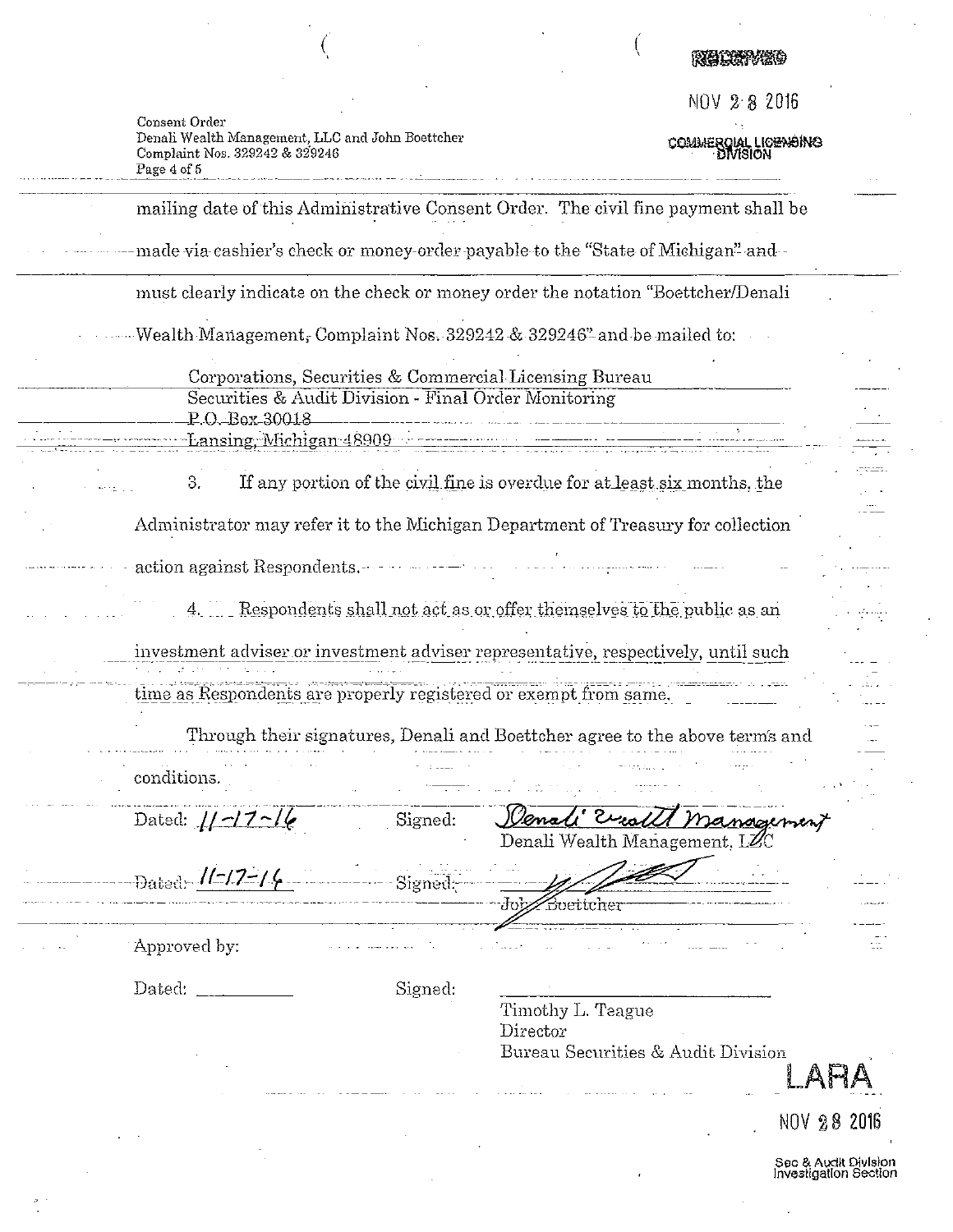Consent Order Denali Wealth Management, LLC and John Boettcher Complaint Nos. 329242 & 329246 Page 4 of 5

mailing date of this Administrative Consent Order. The civil fine payment shall be made via cashier's check or money order payable to the "State of Michigan" and must clearly indicate on the check or money order the notation "Boettcher/Denali Wealth Management, Complaint Nos. 329242 & 329246" and be mailed to:

Corporations, Securities & Commercial Licensing Bureau Securities & Audit Division - Final Order Monitoring P.O. Box 30018 Lansing, Michigan 48909

3. If any portion of the civil fine is overdue for at least six months, the Administrator may refer it to the Michigan Department of Treasury for collection action against Respondents.

4. Respondents shall not act as or offer themselves to the public as an investment adviser or investment adviser representative, respectively, until such time as Respondents are properly registered or exempt from same.

Through their signatures, Denali and Boettcher agree to the above terms and conditions.

Dated: Signed:

Denali Wealth Management, LLC

Dated: Signed:

John Boettcher

Approved by:

Dated:  $1/29-16$  Signed:

 $Timothy^{\mathcal{U}}$ . Teague Director Bureau Securities & Audit Division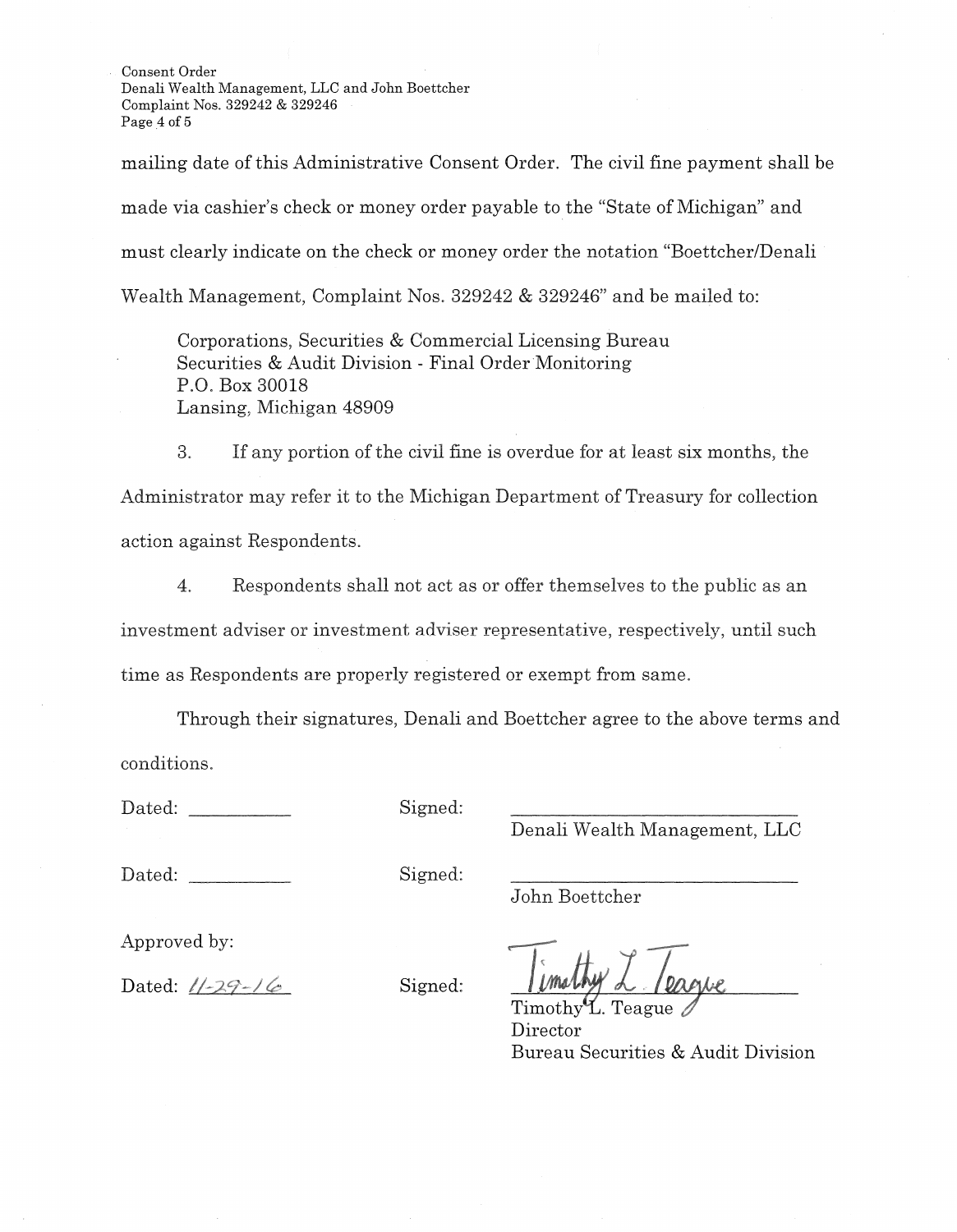Consent Order Denali Wealth Management, LLC and John Boettcher Complaint Nos. 329242 & 329246 Page 5 of 5

# III. Order

The Administrator NOW, THEREFORE, ORDERS:

The terms and conditions in this Consent Order are binding and effective, in accord with the fully executed Agreement set forth above.

 $\mathcal{L}$ 

Julia Dale, Bureau Director (Administrator)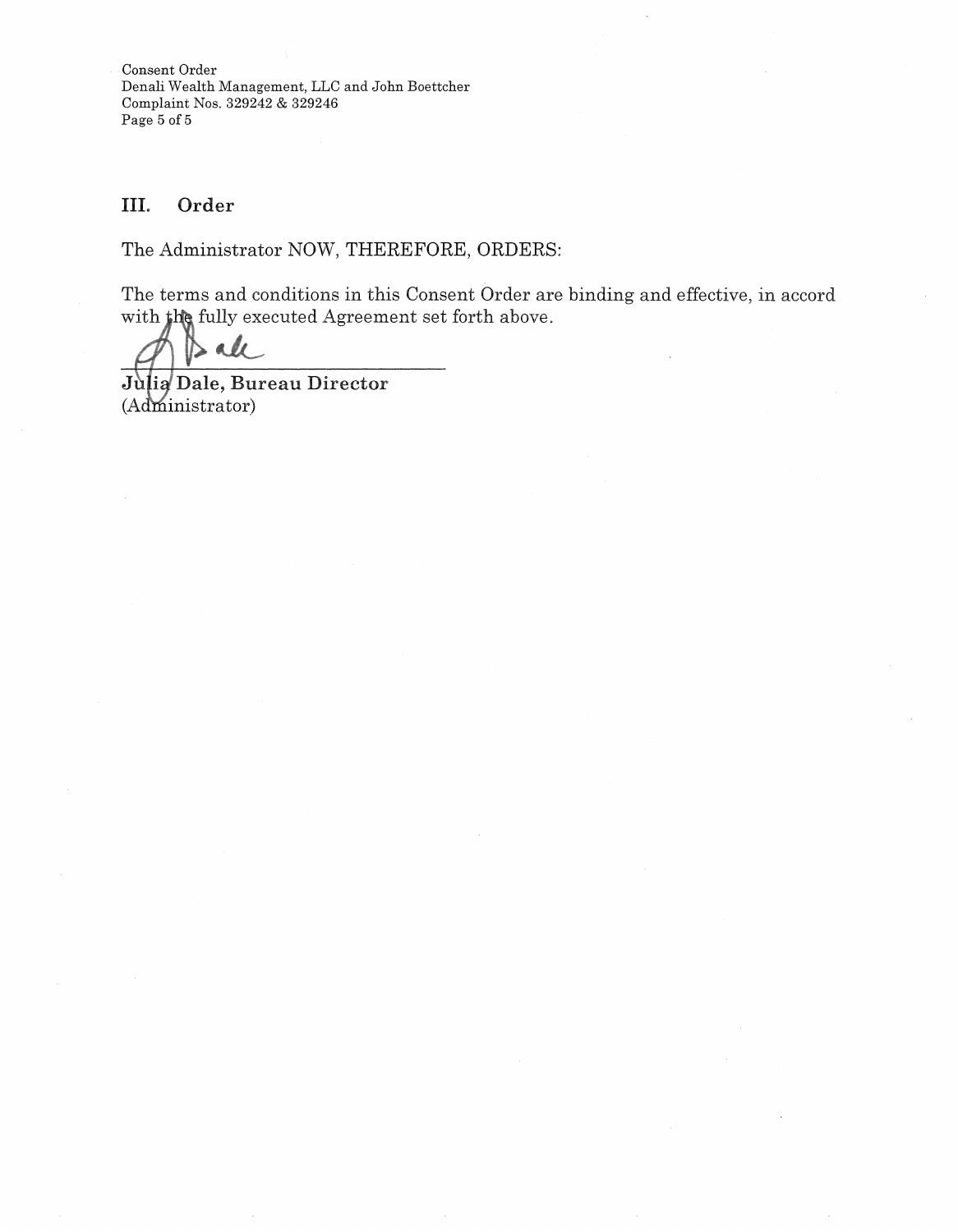# **STATE OF MICHIGAN** DEPARTMENT OF LICENSING AND REGULATORY AFFAIRS CORPORATIONS, SECURITIES & COMMERCIAL LICENSING BUREAU

In the Matter of:

Complaint No. 329242

**JOHN BOETTCHER** CRD# 5579773

Respondent.

Issued and entered This  $\downarrow\downarrow$  day of June, 2016

### NOTICE AND ORDER TO CEASE AND DESIST

Julia Dale, the Director of the Corporations, Securities & Commercial Licensing Bureau (the "Administrator"), pursuant to her statutory authority and responsibility to administer and enforce the Michigan Uniform Securities Act (2002), 2008 PA 551, as amended, MCL 451.2101 et seq. ("Securities Act"), hereby orders John Boettcher ("Respondent") to cease and desist from acting as an unregistered investment adviser representative, contrary to the Securities Act. Respondent is also notified of the opportunity to request a hearing in this matter.

### I. BACKGROUND

#### $\mathbf{A}$ . The Respondent

- 1. John Boettcher is an individual who is employed by or associated with Denali Wealth Management, LLC (IARD#151157), a Michigan investment adviser firm which was registered pursuant to the Securities Act until on or around January 13, 2016.
- 2. John Boettcher was registered as an investment adviser representative through Denali Wealth Management, LLC from on or around November 19, 2009 until on or around January 13, 2016 when the firm failed to renew its investment adviser registration, thereby terminating the associated registration of its investment adviser representative, John Boettcher.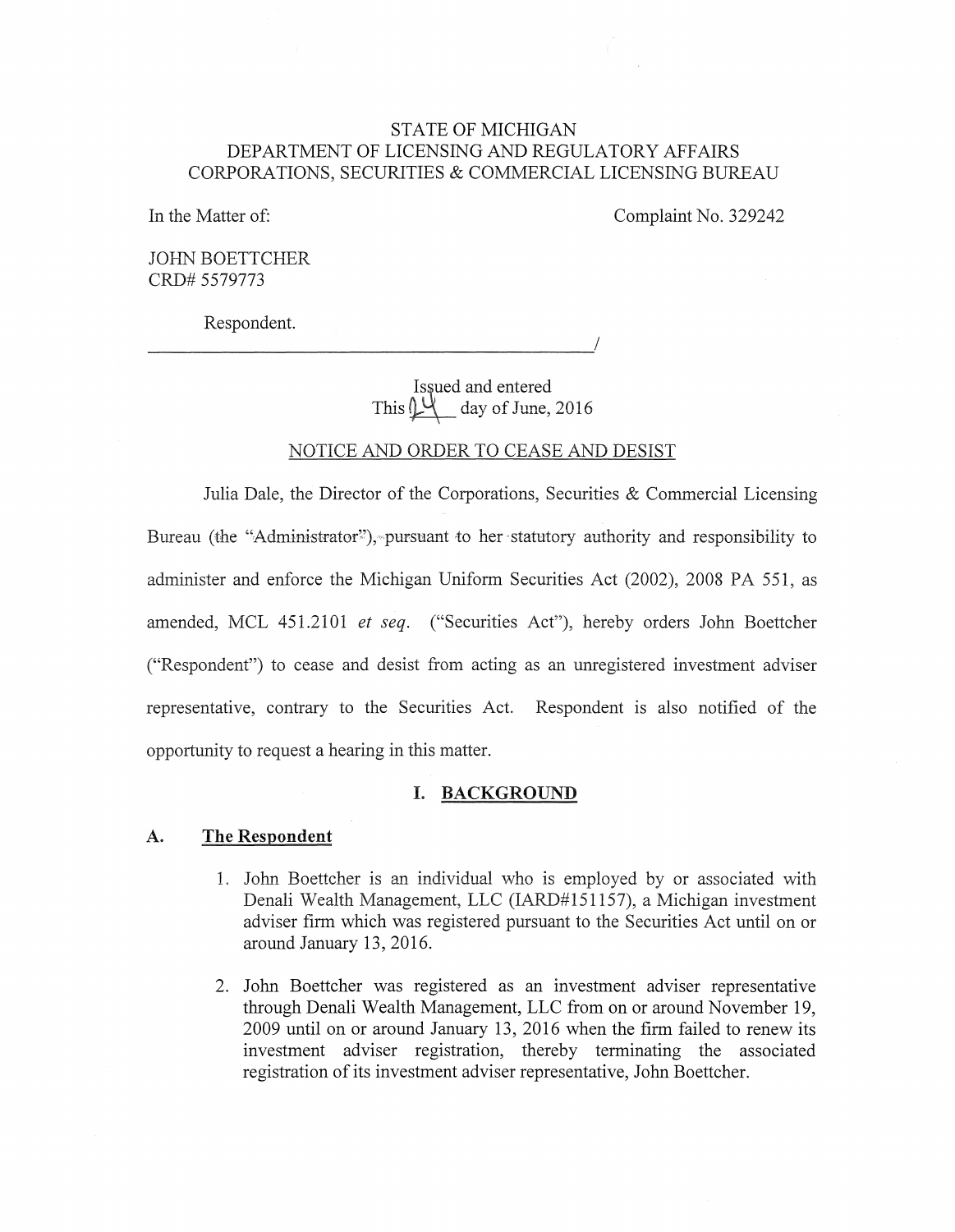## **B. Findings of Fact**

- 1. The Bureau conducted an investigation of Respondent's activities.
- 2. The investigation developed evidence that Respondent held himself out to **"the public as representing Denali Wealth Management, LLC, an** unregistered investment adviser, in advising investors on the advisability of purchasing, selling, or holding securities from January 13, 2016 until the present.
- 3. Respondent and Denali Wealth Management, LLC lost their registration ·statuses pursuant to the Securities Act on or around January 13, 2016 for failing to renew their registrations.
- 4. Respondent has not identified any exemptions, exceptions, preemptions, or exclusions from the Securities Act which would be applicable to the investment adviser representative services in which he engaged.

### II. RELEVANT STATUTORY PROVISIONS

1. Section 102c(c) of the Securities Act defines "Security", in part, as:

[A] note; stock; treasury stock; security future; bond; debenture; evidence of indebtedness; certificate of interest or participation in a profit-sharing agreement; collateral tmst certificate; preorganization certificate or subscription; transferable share; investment contract; voting trust certificate; certificate of deposit for a security; fractional undivided interest in oil, gas, or other mineral rights; put, call, straddle, option, or privilege on a security, certificate of deposit, or group or index of securities, including an interest in or based on the value of that put, call, straddle, option, or privilege on that security, certificate of deposit, or group or index of securities, put, call, straddle, option, or privilege entered into on a national securities exchange relating to foreign currency, an investment in a viatical or life settlement agreement; or, in general, an interest or instrument commonly known as a "security"; or a certificate of interest or participation in, temporary or interim certificate for, receipt for, guarantee of, or warrant or right to subscribe to or purchase, any of the foregoing...

2. Section 102a(e) of the Securities Act defines "Investment adviser", in part, as:

[A] person that, for compensation, engages in the business of advising others, either directly or through publications or writings, as to the value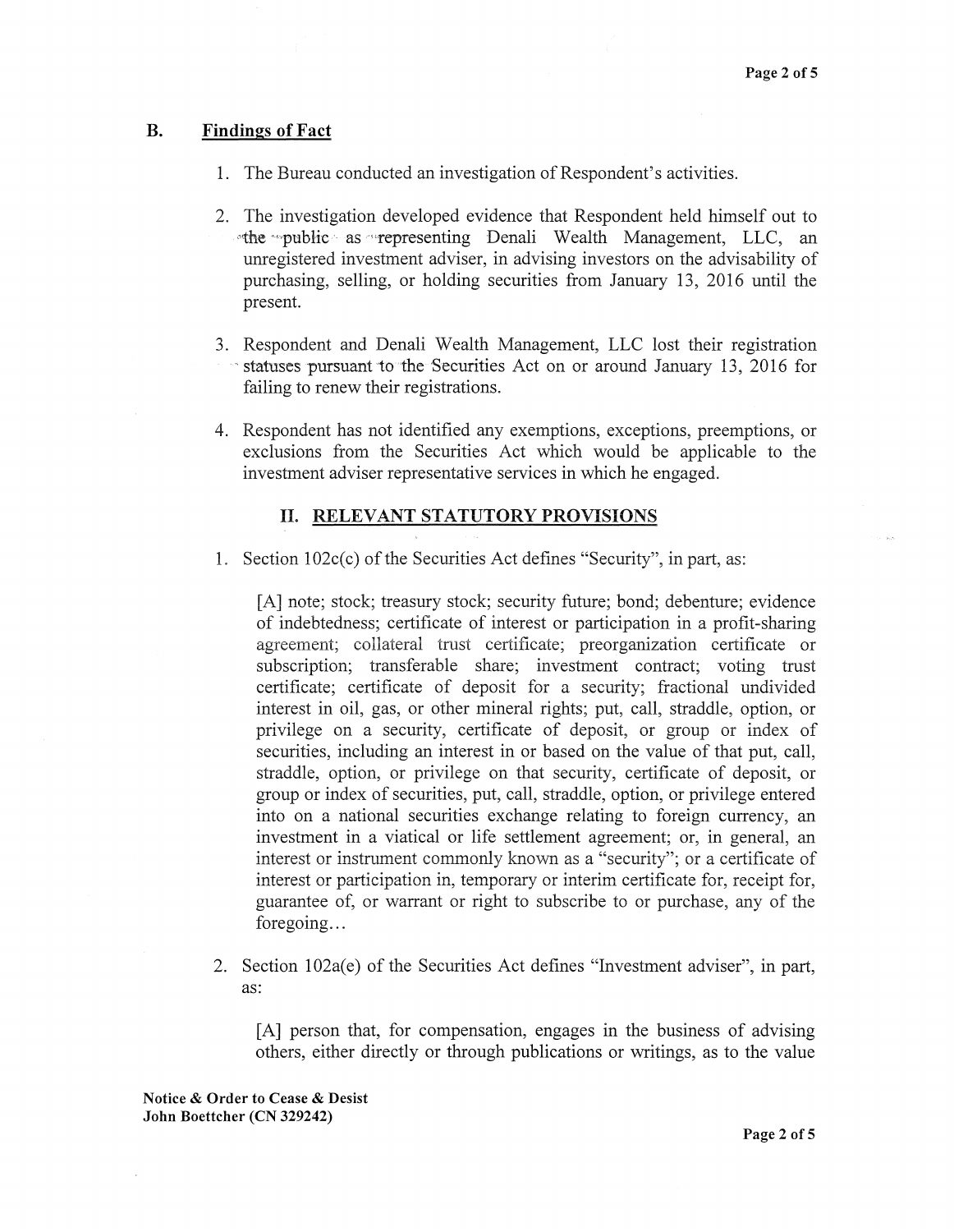of securities or the advisability of investing in, purchasing, or selling securities or that, for compensation and as a part of a regular business, issues or promulgates analyses or reports concerning securities ...

3. Section 102a(f) of the Securities Act defines "Investment adviser rrepresentative", in part, as:

[A]n individual employed by or associated with an investment adviser or federal covered investment adviser and who makes any recommendations or otherwise gives investment advice regarding securities, manages accounts or portfolios of clients, determines which recommendation or advice regarding securities should be given, provides investment advice or holds himself or herself out as providing investment advice, receives compensation to solicit, offer, or negotiate for the sale of or for selling investment advice, or supervises employees who perform any of the foregoing.

4. Section  $404(1)$  of the Securities Act, MCL  $451.2403(1)$ , states:

 $\rightarrow$ An-individual shall not transact business in this state as an investment adviser representative unless the individual is registered under this act as an investment adviser representative or is exempt from registration as an investment adviser representative under subsection (2).

5. Section  $503(1)$  of the Securities Act, MCL  $451.2503(1)$ , states:

In a civil action or administrative proceeding under this act, a person claiming an exemption, exception, preemption, or exclusion has the burden to prove the applicability of the exemption, exception, preemption, or exclusions.

### III. CONCLUSIONS OF LAW

- 1. Respondent falls within the Securities Act's definition of "investment adviser representative" because he was employed by or associated with Denali Wealth Management, LLC, an entity that falls within the definition of "investment adviser", and because Respondent held himself out as making investment recommendations on behalf of the entity.
- 2. Respondent has engaged in investment adviser representative activities without the benefit of registration or a properly-claimed exemption from registration since Denali Wealth Management, LLC's registration lapsed on or around January 13, 2016, in violation of section 404(1) of the Securities Act, MCL 451.2404(1).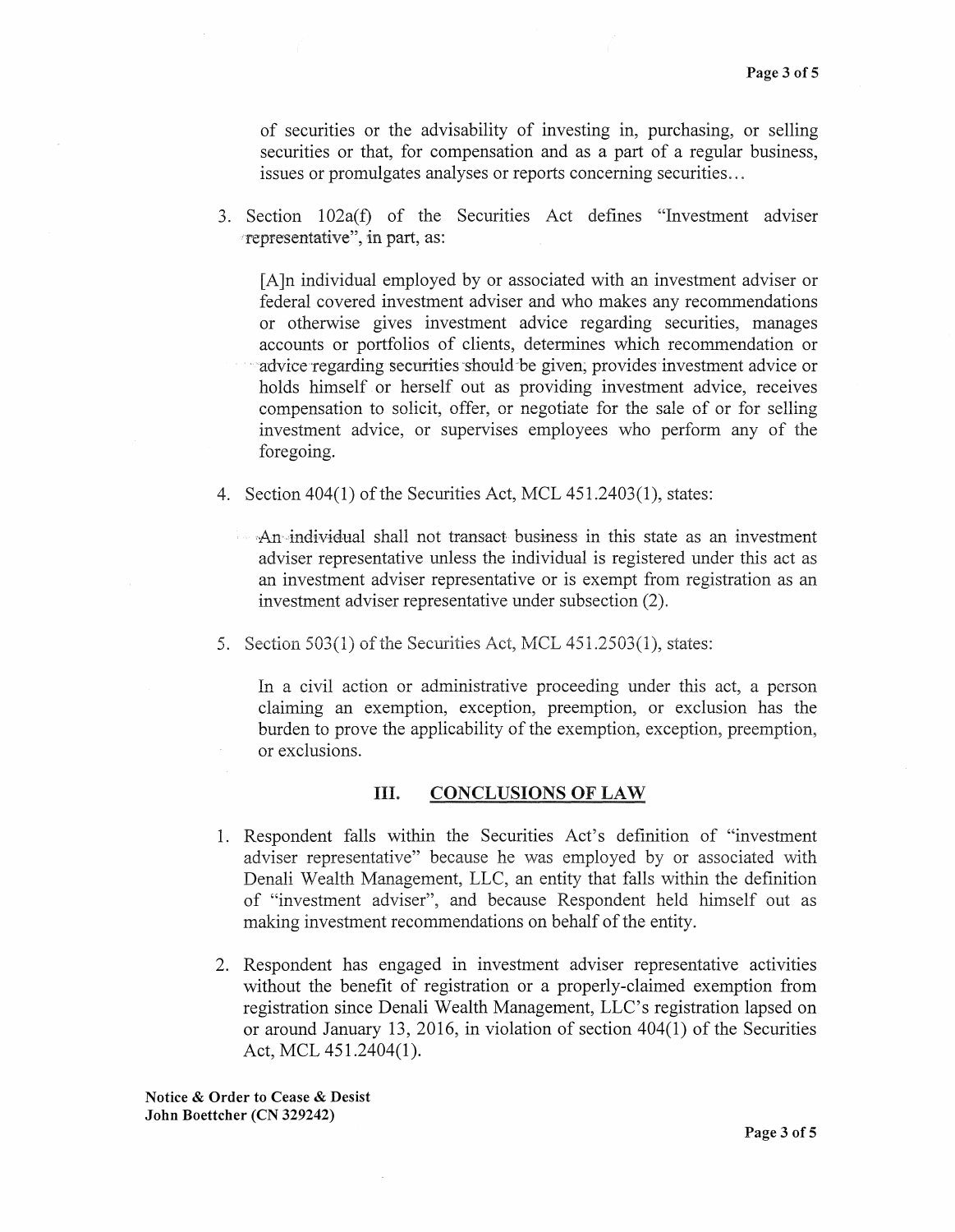### IV. ORDER

IT IS THEREFORE ORDERED, pursuant to section 604 of the Securities Act, MCL 451.2604, that:

- $-A$ : Respondent shall immediately CEASE AND DESIST from acting as an unregistered investment adviser representative, contrary to the Securities Act.
- B. Pursuant to section 604(2) of the Securities Act, this Notice and Order to Cease and Desist is IMMEDIATELY EFFECTIVE.
- · C. In her Final Order, the Administrator, under section 604(4) of the Securities Act, MCL 451.2604(4), intends to impose a civil fine of \$10,000.00 against John Boettcher.
- D. Pursuant to section 508 of the Securities Act, MCL 451.2508, a person that willfully violates the Securities Act, or an order issued under the Securities Act, is guilty of a felony punishable by imprisonment for not more than 10 years or a fine of not more than \$500,000.00 for each violation, or both. An individual convicted of violating-a rule-or- order under this act may be fined, but shall not be imprisoned, if the individual did not have knowledge of the rule or order.

## V. NOTICE OF OPPORTUNITY FOR HEARING

Section 604 of the Securities Act, MCL 451.2604, provides that Respondent has 30 days beginning with the first day after the date of service of this Notice and Order to Cease and Desist to submit a written request to the Administrator asking that this matter be scheduled for a hearing. If the Administrator receives a written request in a timely manner, the Administrator shall schedule a hearing within 15 days after receipt of the request. The written request for a hearing must be addressed to:

> Corporations, Securities & Commercial Licensing Bureau Regulatory Compliance Division P.O. Box 30018 Lansing, MI 48909

### VI. ORDER FINAL ABSENT HEARING REQUEST

A. Under section 604 of the Securities Act, MCL 451.2604, the Respondent's failure to submit a written request for a hearing to the Administrator within 30 days after the service date of this NOTICE AND ORDER TO CEASE AND DESIST shall result in this order becoming a FINAL ORDER by operation of law. The FINAL ORDER includes the imposition of the fines cited described in section IV.C., and the